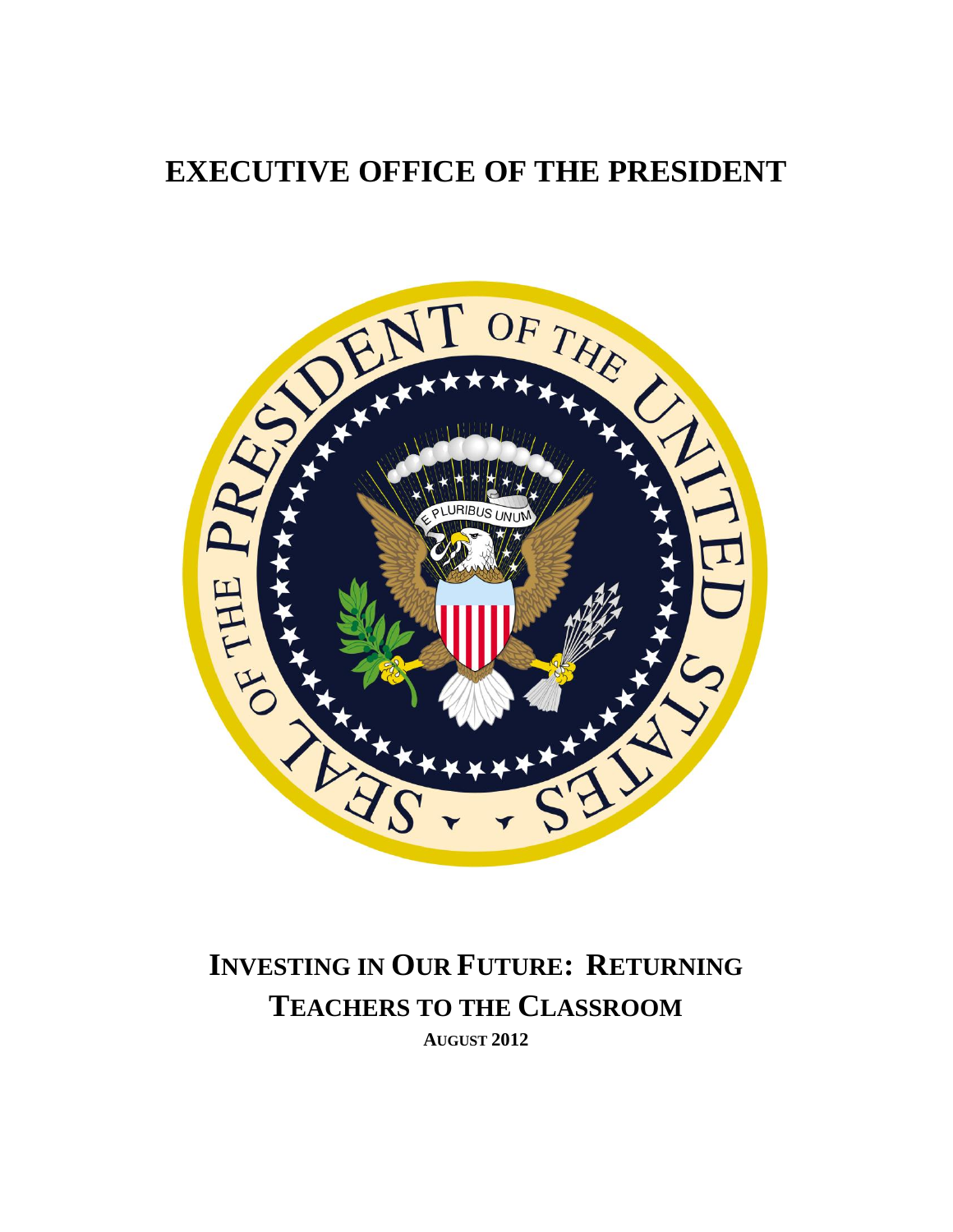*This report was prepared jointly by the Council of Economic Advisors, the Domestic Policy Council, and the National Economic Council.*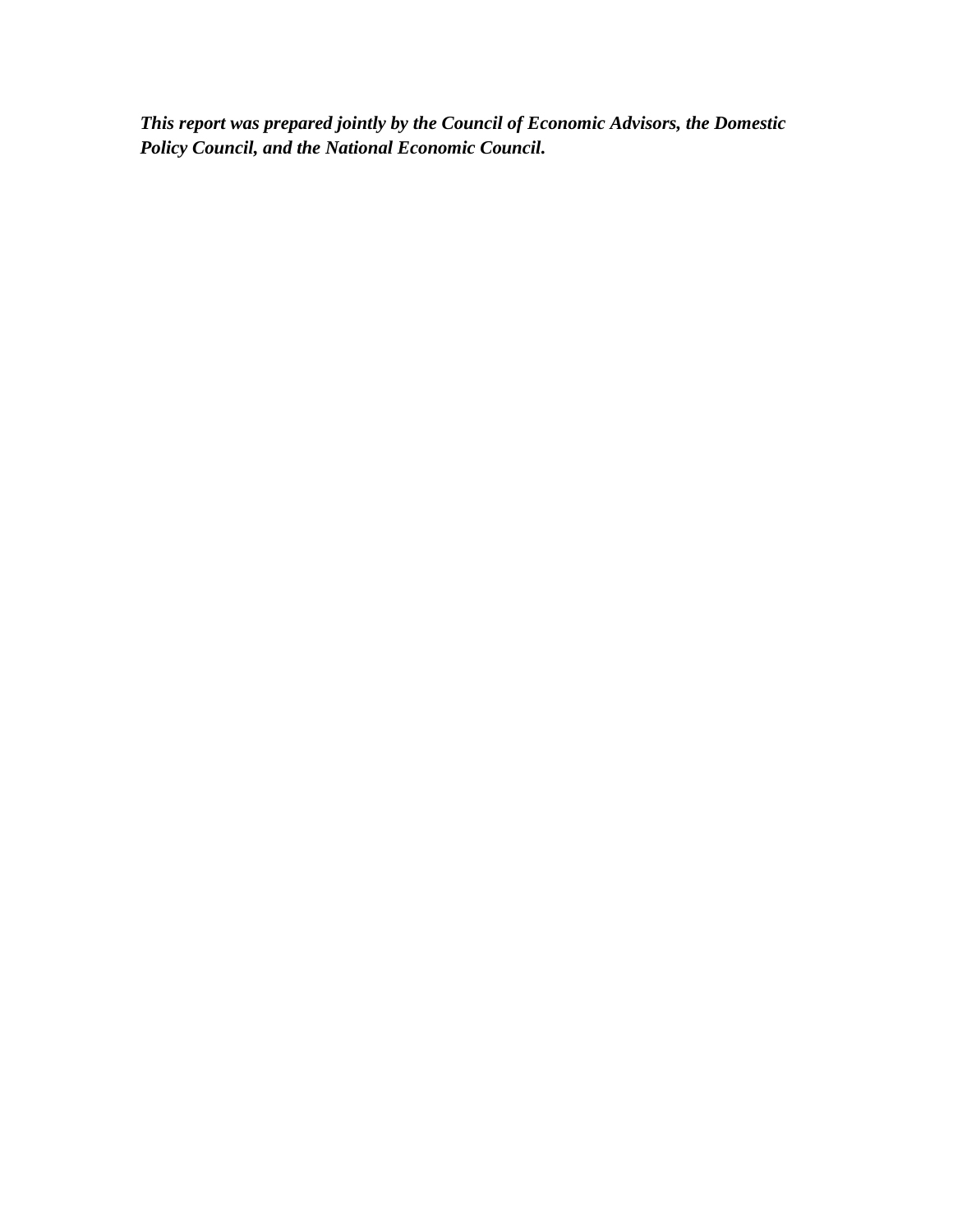*"So it should concern everyone that right now – all across America – tens of thousands of teachers are getting laid off....Think about what that means for our country. When there are fewer teachers in our schools, class sizes start climbing up. Our students start falling behind. And our economy takes a hit."*

#### *-President Barack Obama, June 9, 2012*

When the President took office, the economy was in free fall, shrinking by nearly nine percent in the fourth quarter of 2008, and losing 800,000 jobs per month. The President took immediate and bold action and passed the Recovery Act to return the economy to growth in six months. Over the past 29 months our economy has added 4.5 million private-sector jobs. Yet since the official end of the recession in June 2009, we have lost more than 300,000 local education jobs – raising class sizes and threatening the education of our nation's children. In just the last month alone, 7,000 local education jobs – teachers, school aides, and support staff serving our children – were lost. In addition to reducing the number of teachers on their payrolls, school districts have cut prekindergarten and kindergarten programs, shortened the school day or school year, and have cut back on other critical education programs. This is not the way to make sure that our students are prepared to take high-paying and high-demand jobs of the future or strengthen our nation's competitiveness.

- **More than 300,000 education jobs have been lost since the end of the recession.**  Since the end of the recession in June 2009, the economy lost over 300,000 local education jobs. The loss of education jobs stands in stark contrast to every other recovery in recent years, under Republican and Democratic Administrations.
- **The loss of teacher jobs can mean larger class sizes and difficult choices for schools**. The national student-teacher ratio increased by 4.6 percent from 2008 to 2010, rolling back all the gains made since 2000. Further layoffs in 2011 and 2012 mean that the student-teacher ratio will continue to increase as we enter the 2012-13 school year. From Florida to Ohio to California, districts have faced teacher shortages, have cut preschool and kindergarten programs, and have shortened the school week and school year.
- **The President's plan would prevent teacher layoffs and invest in comprehensive reform and strengthening of public education.** The President's plan would provide \$25 billion to prevent layoffs and support hundreds of thousands of teacher and other education jobs.
- made to early childhood education and special education, significantly impairing **The House Republican Budget would slash education funding.** The budget passed by Republicans in Congress would cut non-defense discretionary spending by almost 20 percent. If cuts were distributed evenly, this budget would imply \$2.7 billion in cuts to basic Title I education grants, meaning that nearly 38,000 teachers and aides could lose their jobs as a result of cuts to Title I spending alone. Cuts would also be schools' ability to best serve their students.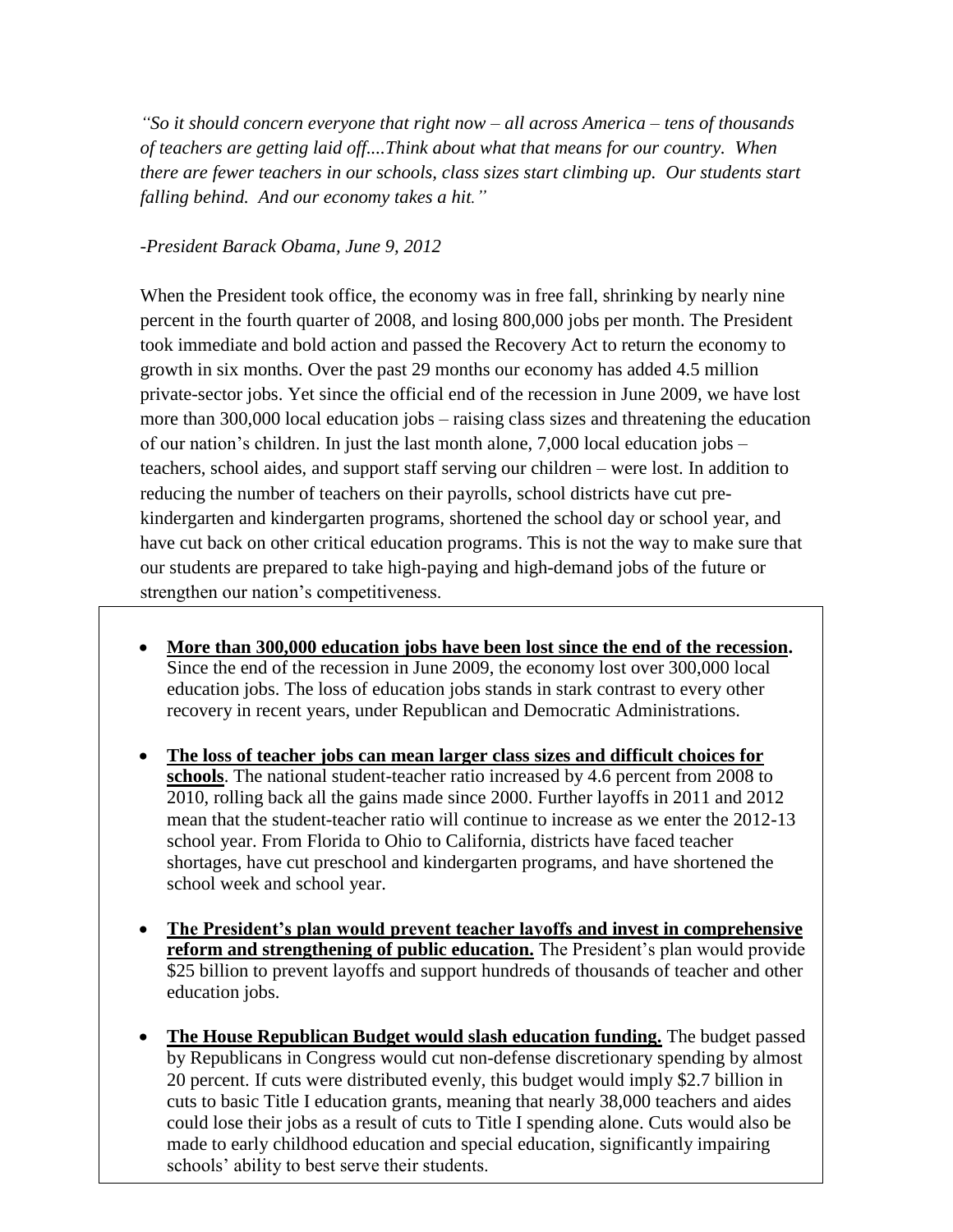A look at the available data shows that the nationwide student-teacher ratio increased by 4.6 percent from the fall of 2008 to the fall of 2010, from 15.3 to 16.0. As documented in Figure 1, this increase in the student-teacher ratio erased a decade of gains. Moreover, since the fall of 2010, the last date for which we have the student-teacher ratio data, local governments have cut about 150,000 additional education jobs – meaning that the student-teacher ratio has almost certainly increased further.



**Figure 1. Public Elementary and Secondary Student-Teacher Ratios, 2000 to 2010**

Source: Student-teacher ratios through 2009 come from NCES 2011, Table 69. The student-teacher ratio for 2010 comes from NCES 2012, Table 4.

Typical class sizes are larger than the student-teacher ratio because the student-teacher ratio includes teachers for students with disabilities and other special teachers that are excluded from class size counts. In the fall of 2007, the average class size was 20 students for elementary classes and 23.4 among secondary classes (NCES 2011, Table 72). The student-teacher ratio increased by 3.2 percent from 2007 to 2010; if this same increase applies to class sizes, the average class size would have increased to 20.6 for elementary students and 24.1 for high school students by the fall of 2010. Indeed, a survey by the American Association of School Administrators, a majority of school administrators reported that they had increased class sizes in the 2011-2012 school year, and a majority anticipate eliminating jobs in the upcoming school year as well.

Moreover, averages can mask large class size increases in some districts, particularly because some districts have faced much steeper cuts to their education budget than others. We know from reports and surveys that many of our school districts are increasing class sizes by substantial amounts and some are doing so in already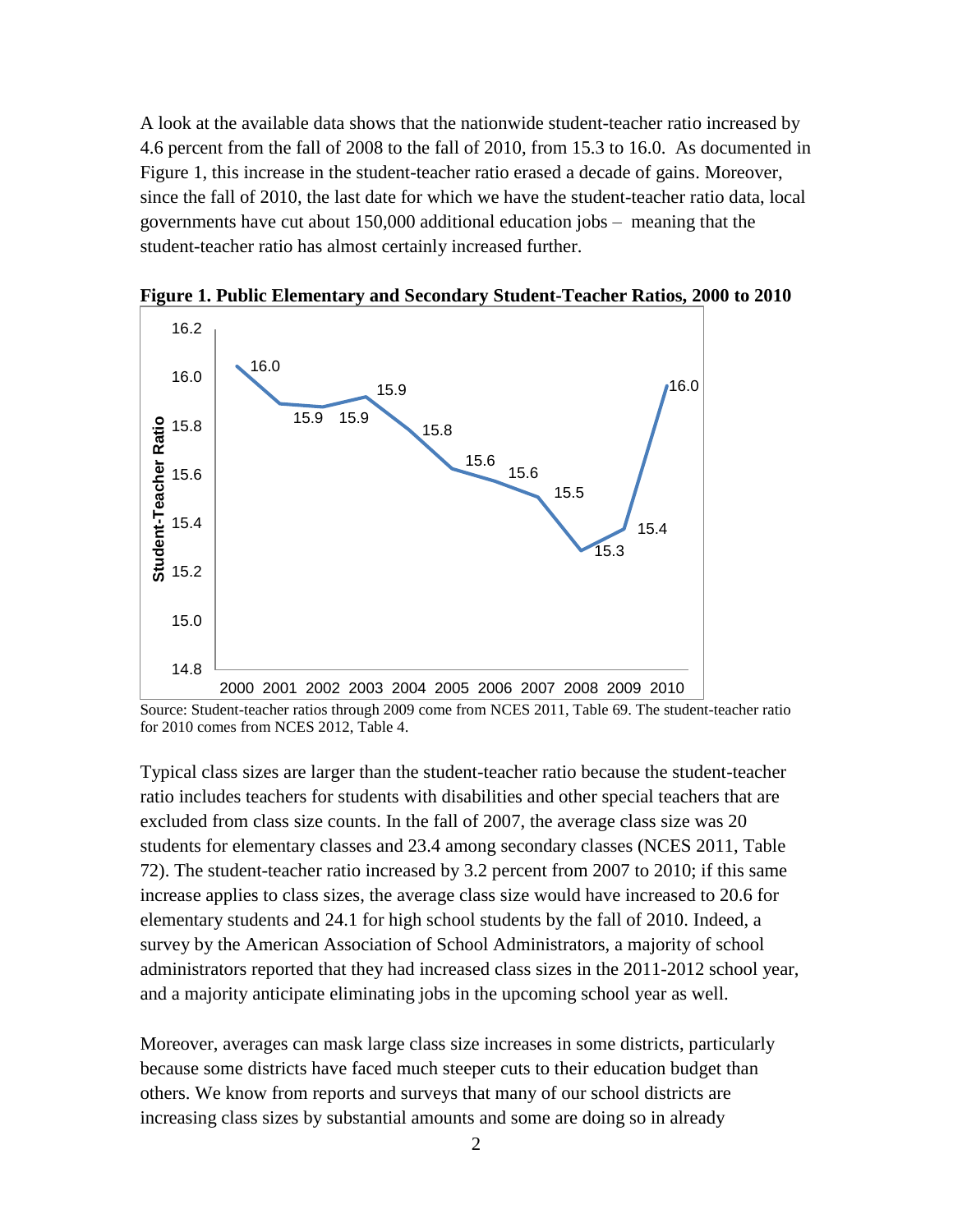overcrowded districts. Parents know from common sense that laying off teachers, increasing class sizes, and cutting back on crucial programs hurts students. And a detailed look at the evidence – based on well-designed randomized experiments – confirms that larger class sizes have lasting negative effects: lowering high-school graduation rates, reducing the chance that students take college entrance exams like the ACT or SAT, and lowering the chance of college enrollment and completion.

If we want our country to be a magnet for middle-class jobs in the 21st century, we have to invest more in education, not less. Yet we are entering the school year with tens of thousands of fewer educators than we did last year. Had the Congress passed the *American Jobs Act* last year as the President urged them to do, these harsh effects could have been mitigated. The President's plan, reflected in his FY2013 budget, would invest \$25 billion to prevent teacher layoffs and provide states with the funds they need as they continue to face difficult budgetary environments. The funding proposed by President Obama would support hundreds of thousands of teacher jobs – allowing districts to rehire previously laid off teachers, retain those teachers who are making a positive difference in the classroom, and hire new teachers in needed areas like math, science, and special education.

The President's plan stands in stark contrast to the plans outlined by Congressional Republicans. Most notably, the House budget passed by Republicans in Congress this spring would cut the portion of the budget that includes basic funding for education – such as Title I education grants for schools serving low-income students and Individuals with Disabilities Education Act (IDEA) funding serving special needs children – by almost 20 percent in 2014. Distributed evenly across budget areas, the House Republican budget cuts to Title I would eliminate funding for 38,000 teachers and aides, and cuts to IDEA grants could eliminate support for a further 27,000 special education teachers, aides, and other staff serving children with disabilities. Funding for the preschool programs Early Head Start and Head Start would also be cut. The Congressional Republican plan could result in 200,000 low-income children losing access to these early education programs.

The difference between the President's education budget proposals and those of Congressional Republicans highlights a choice between two fundamentally different visions for our country. Nowhere is this contrast more clear than with regard to the choice about investments in teachers and educators as we enter the upcoming school year.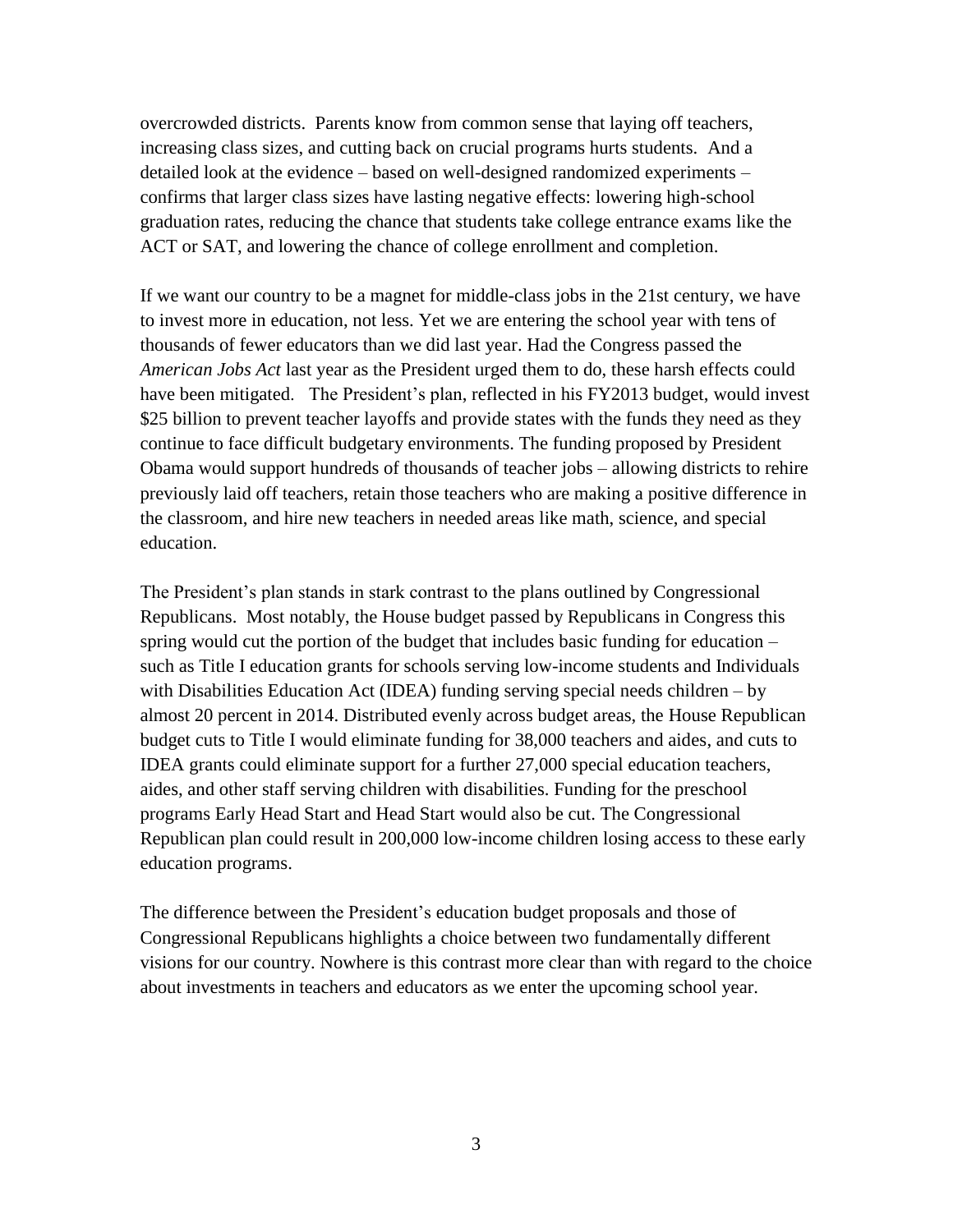#### **I. THE LOSS OF TEACHER AND EDUCATION JOBS IN THE CURRENT RECOVERY IS UNPRECEDENTED**

The recent recession has left the nation with a significant shortfall in teacher staffing compared to pre-recession staffing levels. This decline stands in sharp contrast to what has happened during every other post-war recession and recovery, under Democratic and Republican Presidents alike. While private payrolls added 172,000 jobs in July 2012, public sector employment, and in particular, local education jobs, have continued to decline. The economy lost 7,000 local education jobs in the last month, 77,100 in the past year, and 312,700 since the recession ended in June 2009. By comparison, private-sector businesses added 1.9 million jobs in the past year and 3.4 million jobs since June 2009.



**Figure 2: Percentage Change in Government Local Education Jobs 37 Months After the End of a Recession**

This decline in local government education employment is historically unprecedented. In every other recovery for which we have employment data—in 2001 under President George W. Bush, in the early 1990s under President Clinton, in the early 1980s under President Reagan, and going back to every recovery in the past half-century since the term of President Eisenhower—local public education was a source of job creation. As shown in Figure 2 above, the decline in local education employment since the most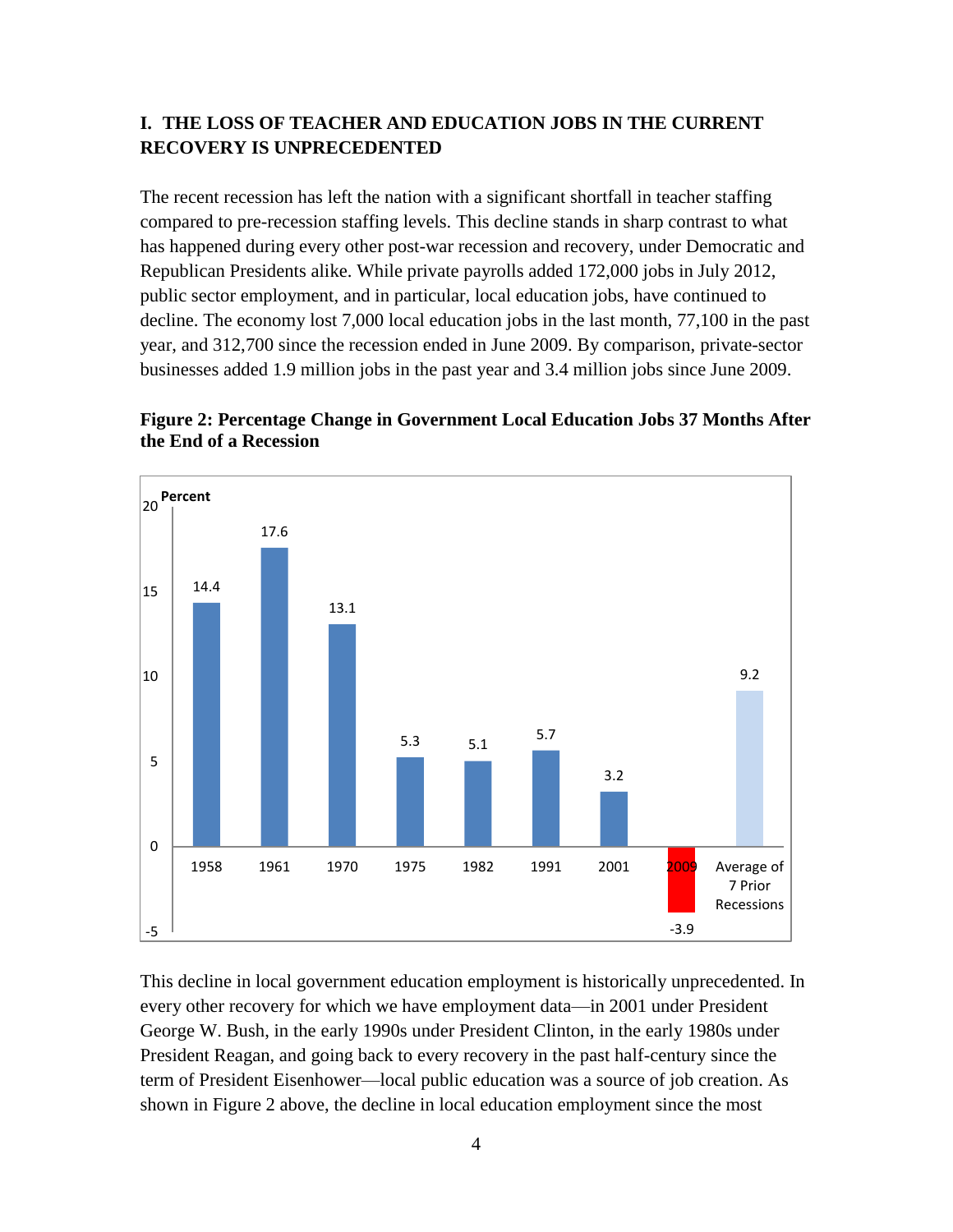recent recession ended in 2009 is unique among recoveries. In every other case, local education employment had registered substantial percentage increases by the comparable point in the recovery period, as contrasted with the substantial decrease in local government education employment registered in the current recovery period.

The implications of this unprecedented decline in local education jobs in the current recovery are stark: instead of moving into the upcoming school year with more educators to serve the growing number of students in our schools, we are digging ourselves a deeper and deeper hole. As teacher jobs are declining, student enrollment is projected to continue growing. In every other recent recession, even when the number of education jobs fell as the economy weakened, their number rebounded as the economy recovered rather than continuing to fall as has been the case over the past three years.

### **II. STATES CONTINUE TO FACE A DIFFICULT BUDGET ENVIRONMENT THAT COULD FORCE MORE LAYOFFS**

The severe recession caused serious budget problems for many state and local governments. As shown in Figure 3, the revenue received by state and local governments from sources other than the Federal government rose consistently until 2008 and then fell a precipitous 9.6 percent between the middle of 2008 and the middle of 2009. State and local revenue did not return to its mid-2008 level (in nominal terms) until the second quarter of this year, and remains well below the projected level implied by its prerecession trend. The large drop in revenue from non-federal sources forced states and localities to reduce expenditures, to seek increases in revenue from other sources, or both.

Indeed, as shown in Figure 4, despite twelve straight quarters of nationwide economic growth, these state fiscal problems persist. State budget shortfalls totaled over \$100 billion in every fiscal year from 2009 through 2012, and budget shortfalls are projected to continue into the future, as the legacy of the Great Recession weighs on sources of state income.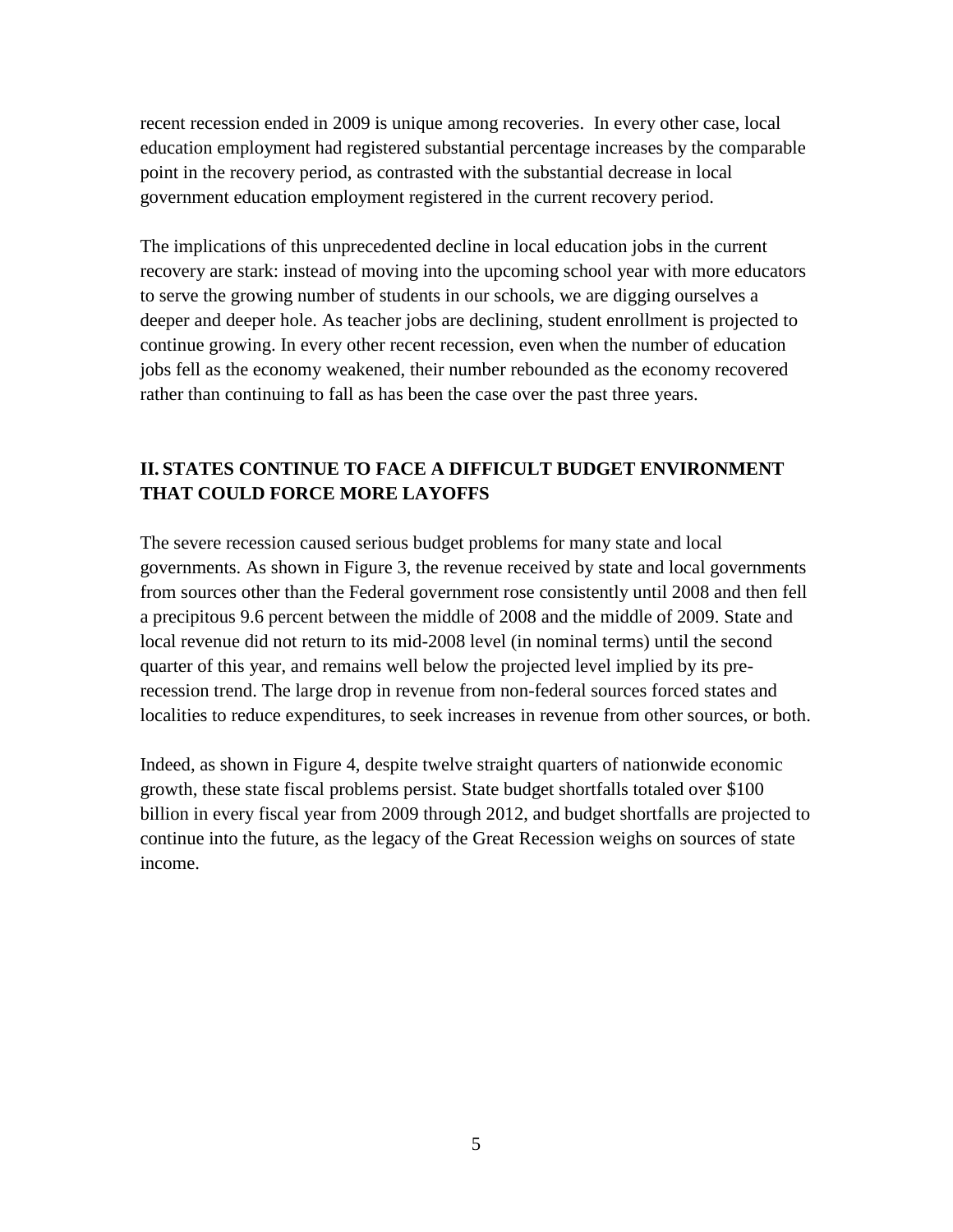

**Figure 3: State and Local Government Revenue Less Federal Grants**

Source: Bureau of Economic Analysis.

Note: The shaded area represents the recession. The dotted line represents pre-recession trend since 2003:Q1.



#### **Figure 4: State Budget Shortfalls**

Source: Oliff, Mai, and Palacios, 2012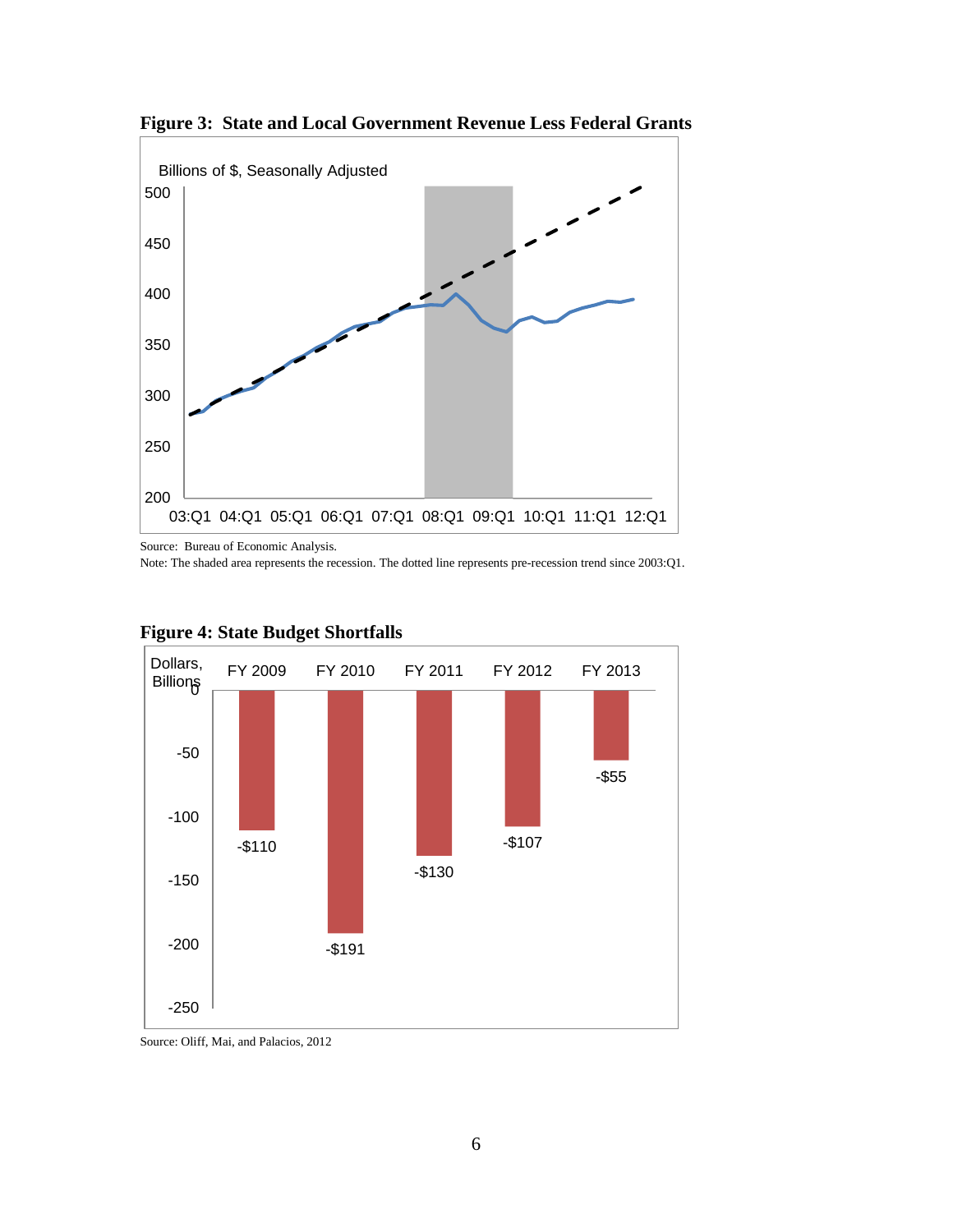Traditionally, the lion's share of the costs of public elementary and secondary education in the United States have been borne by state and local governments, with the federal government accounting for a much smaller fraction of these costs. The exceptionally difficult fiscal situation faced by state and local governments in recent years has had a strongly adverse impact on spending for elementary and secondary education. As shown in Figure 5, nominal state and local elementary and secondary education spending fell in both 2009 and 2010. This is unprecedented – prior to 2009, nominal spending by state and local governments on elementary and secondary education had increased in every year since these data first began to be recorded in 1959, as public school enrollment has continued to grow every year since the mid-1980s.





Note: Shaded area represents recession. The dotted line represents the trend from 2003 to 2008.

As highlighted in the next section, state and local governments forced to cut education spending have faced difficult choices among increasing class sizes, shortening the length of the school week or school year, and cutting key programs.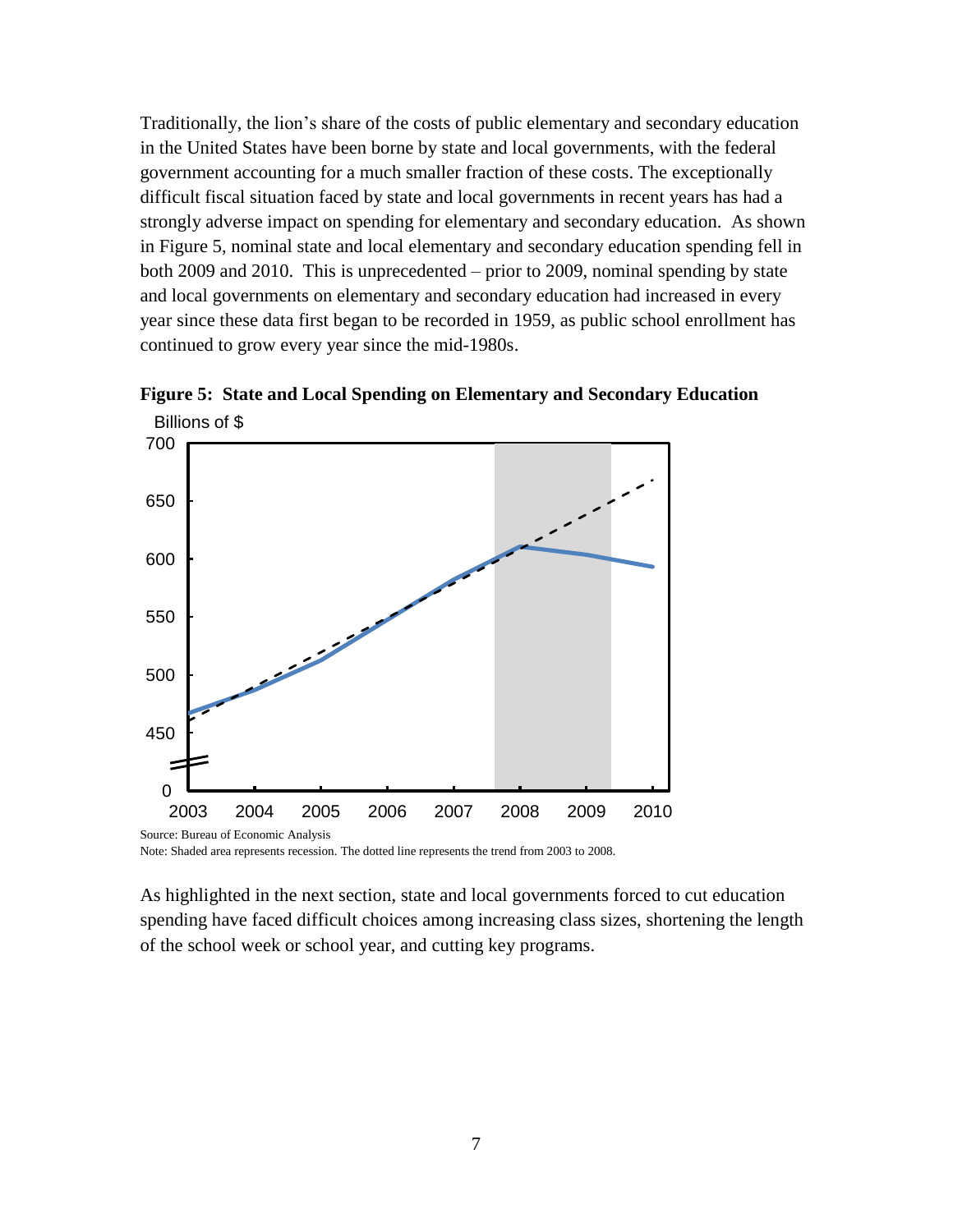# **III. TEACHER LAYOFFS FORCE DISTRICTS INTO DIFFICULT CHOICES, INCLUDING INCREASING CLASS SIZES AND CUTTING KEY PROGRAMS**

Cuts to education budgets translate into reductions of our education workforce, which has the potential to be very costly in the long term. In districts across the country, underinvestment in education has led to overcrowded classrooms, shorter school days and years, and cuts to critical support to education programs for vulnerable students.

Figure 1 above shows that, as a result of the Great Recession and subsequent reductions in educator employment, we have lost nearly a decade of improvements in the nationwide student-teacher ratio. After falling almost every year since 1992, the ratio increased from 15.3 in 2008 to 16.0 in 2010, an increase of 4.6 percent. Moreover, since the fall of 2010 (the most recent period for which student-teacher ratios are available), local governments have cut about 150,000 additional education jobs, meaning that the student-teacher ratio and class sizes have almost certainly increased further. Class sizes are larger than the student-teacher ratio because the student-teacher ratio includes teachers for students with disabilities and other special teachers that are excluded from class sizes. In the fall of 2007, the average class size was 20 students for elementary classes and 23.4 among secondary classes (NCES 2011, Table 72). Between the fall of 2007 and the fall of 2010 the student-teacher ratio increased by 3.2 percent. If class sizes increased by the same rate over that period, average class sizes in fall 2010 would be 20.6 for elementary students and 24.1 for high school students.

In addition to increasing class sizes, districts that are reducing the size of their teaching staff may deal with those losses by increasing the number of classes each teacher is assigned to teach, or decreasing summer or after-school learning opportunities for students. For example, districts that reduce teaching positions may reduce the number of early education slots or cut back on other programs in order to accommodate a smaller number of teachers.

A 2012 report by the American Association of School Administrators (AASA) highlights the tough choices facing many school districts (Ellerson 2012). The AASA surveyed its members and found that 68 percent of the responding school administrators eliminated jobs during the 2011-2012 school year. About 41 percent eliminated core subject classroom teachers and 44 percent eliminated teacher aides or assistants.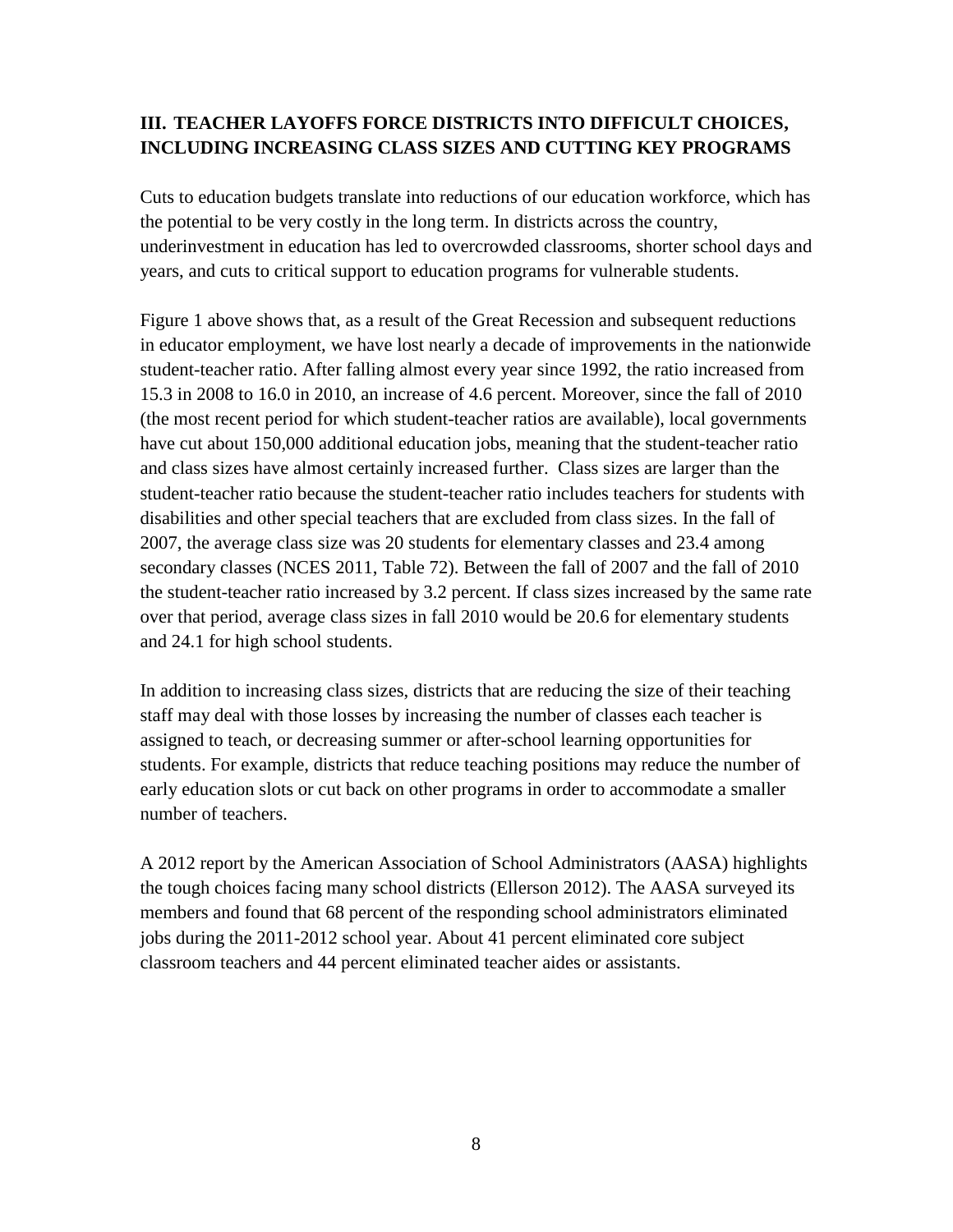As a result of these cuts, many administrators have reported they had to compromise education quality:

- 54 percent increased class sizes
- 22 percent eliminated summer school programs
- 35 percent reduced non-academic programs such as after-school and weekend programs

Looking forward to the coming school year, 66 percent of administrators who responded to the survey anticipate eliminating jobs during the school year – forcing additional tough choices for districts around the country in balancing education jobs with myriad needs for their schools.

# **IV. IN THE COMING 2012-2013 SCHOOL YEAR, SCHOOLS CONTINUE TO FACE DIFFICULT CHOICES**

A look at reports and news from school districts across the country shows just some of the difficult decisions states and school districts have been forced to make going into the upcoming school year:

- **Class sizes increase in North Carolina.** An August 12th report in the *Asheville Citizen-Times*, reports that funding for K-12 education over the past four years declined from \$8.19 billion to \$7.51 billion. "At the same time, the number of students statewide has grown by about 16,000. Projected enrollment at North Carolina schools this year is 1.5 million. Schools have felt the cuts in different ways....Class sizes have climbed. At Enka Middle in Buncombe County, for example, some class sizes will reach 31 students — even in core subjects such as math and English."
- **Pittsburgh public schools lay off 280 teachers and education professionals.** A story in the *Pittsburgh Post-Gazette* on July 26th explained that going into the upcoming 2012-2013 school year, "In an effort to save money… the city school board approved a furlough list that includes 176 K-12 teachers and other professionals, 14 pre-K teachers, 59 paraprofessionals, 12 adjuncts, 10 other pre-K professionals and nine technical-clerical workers."
- **Las Vegas Schools cuts positions and increase class sizes.** On August 10th, the *Las Vegas Review-Journal* reported that Clark County is increasing class sizes by three in the upcoming year – in classes that are already the most overcrowded in America. Although the district rehired 419 teachers who had been laid off, "Their former jobs - and 600 other teaching positions - no longer exist, which means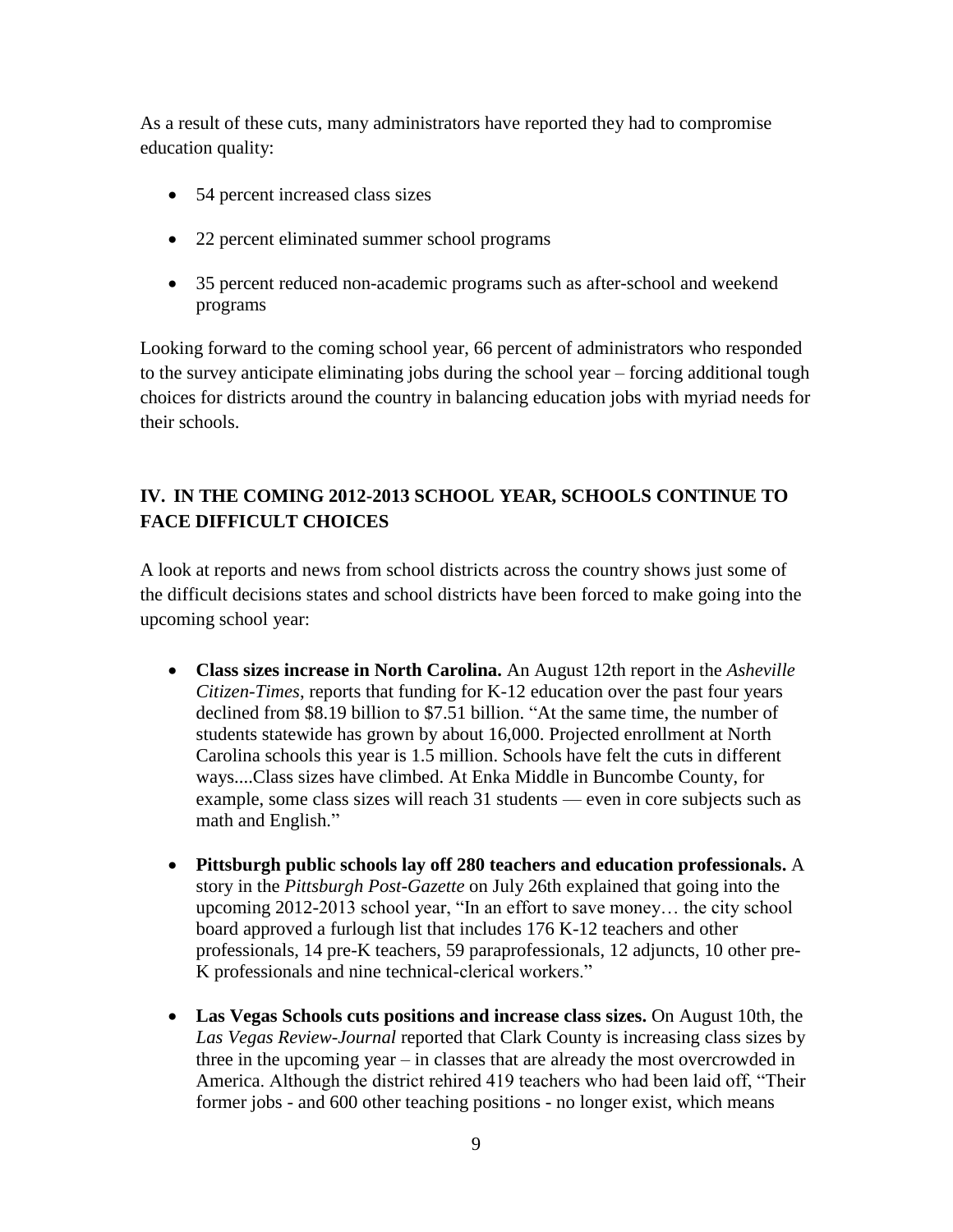class-size increases and program cuts remain in effect. Instead, those laid off last school year will be filling jobs vacated by teachers who have retired or resigned… Clark County averaged 32 students per class last year, the highest student/teacher ratio in the country… This school year, the average class size will increase to 35 students at high schools, middle schools and grades four and five."

- **California plans to cut funding for preschool.** On July 24th the *Lake County News* reported that the latest budget signed by the Governor included \$130 million in cuts to early childhood education, which will take effect on September 1. Throughout the state, preschool slots are being cut and full-day slots are becoming half-day slots.
- **Los Angeles shortens its school year by a full week.** On June 28th, the *LA Times* reported that going into the upcoming school year, "The Los Angeles Board of Education approved its final \$6-billion budget Thursday, bridging a multimillion-dollar shortfall in the state's largest school district by shortening the school year and laying off about 3,000 employees."
- **NYC elementary school students in classes of 30 or more tripled**. On March 26th, the *New York Times* reported on the results of an analysis of data from the NYC Department of Education, explaining that "the number of elementary school students in classes of 30 or more has tripled in the last three years because of teacher attrition and budget cuts to public schools....Using data from the city's Department of Education, the report found that 31,079 students in first through fifth grade were now in large classes, compared with 9,756 in the 2008-9 school year."
- Sacramento schools lay off teachers and increase class sizes. An August 11<sup>th</sup> story in the *Sacramento Bee* reported that in the upcoming year "Students returning to school in the Sacramento area should expect another year of large class sizes, fewer teachers and reduced resources…four consecutive years of state budget cuts have taken their toll and this year features more of the same…Nearly 650 teachers in Sacramento County received final termination notices in May, meaning most won't be returning to classrooms….The district's students can expect larger class sizes in kindergarten through third grade, fewer arts and music programs, and fewer assistant principals and librarians."
- Colorado school district increases class sizes. A story in the August  $12<sup>th</sup>$ *Broomfield Enterprise* reported that the Adams 12 district has to make \$12 million in budget cuts and plans to make half of those cuts through layoffs and compensation cuts in the upcoming year. Some high schools will have classes that average 32 to 34 students, up from an already-sizeable average of 30 students.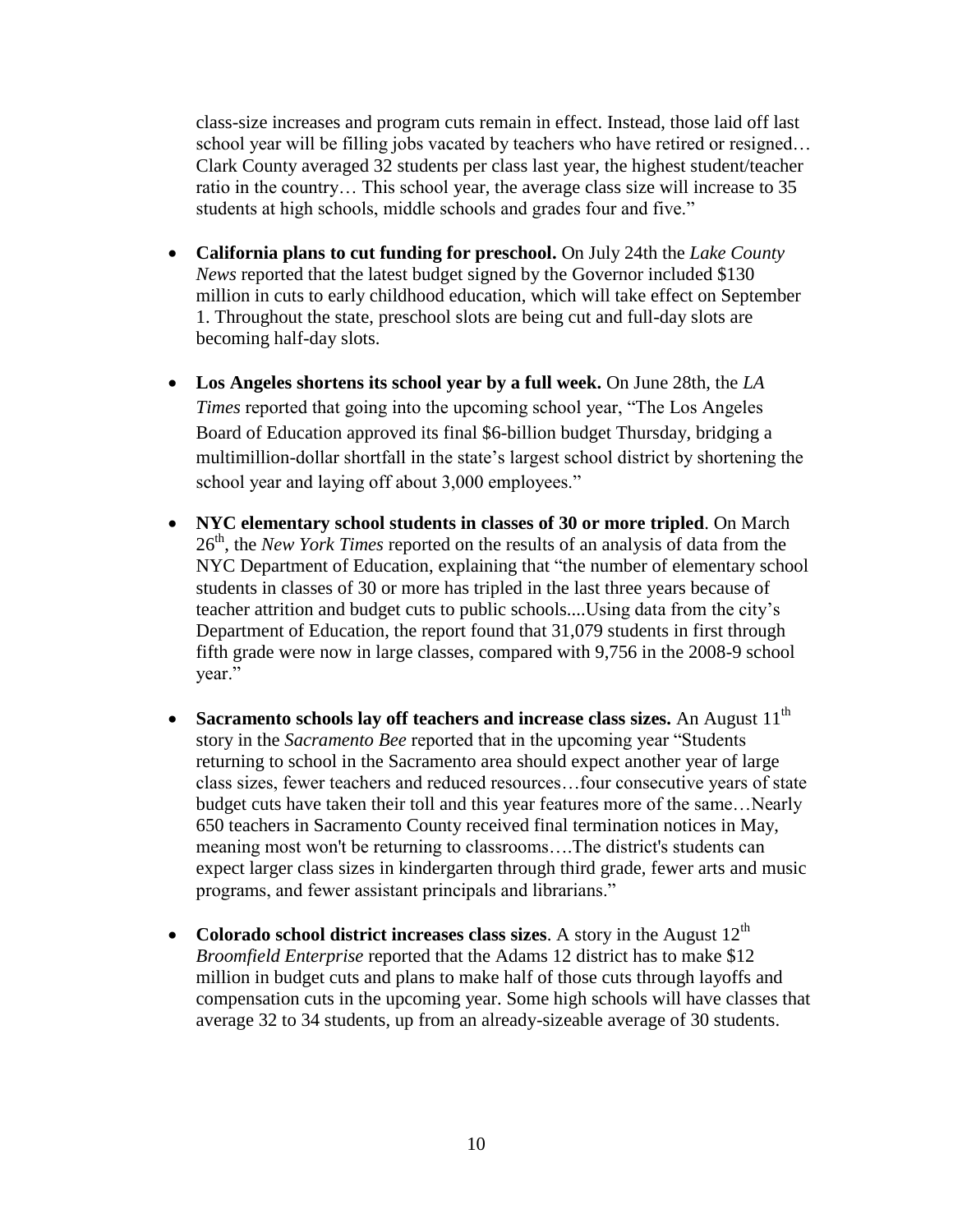- **Cincinnati public schools lay off teachers and cut other programs.** As described in an April report by *Education News*, "the Cincinnati Public Schools board of education has voted unanimously to cut 10 percent of its teaching staff to cover a \$43 million budget deficit. They are blaming the loss of the 237 teaching jobs on a reduction in state and federal funding."
- **Indianapolis public schools make district-wide job cuts.** In May, the *Indianapolis Star* reported that going into the next school year, "the Indianapolis Public School Board on Tuesday approved the layoffs of 163 employees, including 94 teachers. The move was part of a plan announced last week to cut an additional \$27 million from next school year's budget."
- **Georgia increases class sizes.** On August 5th, the *Atlanta Journal-Constitution* reported on class size increases and teacher layoffs in the Atlanta metropolitan area going into the upcoming school year. "Metro Atlanta school boards spent this summer cutting a couple thousand teachers, expanding class sizes and eliminating bus routes."
- **Cleveland lays off teachers and cuts music, art, and gym classes:** In April, the *Cleveland Plain Dealer* reported that going into the upcoming school year, "the Cleveland school board voted … to trim about a sixth of its teaching staff in the upcoming school year because of budget troubles and a falling number of students….The district will lay off more than 500 at the end of this school year*…*The district will also shorten its school day through eighth grade by 50 minutes next school year and cut the number of music, art, library and gym classes for those students as part of the shuffling of staff to handle the layoffs."

# **V. TEACHER LAYOFFS AND EDUCATION BUDGET CUTS THREATEN STUDENT ACHIEVEMENT**

We know from common sense that laying off teachers, increasing class sizes, eliminating critical programs, shortening the school week or shortening the school year all mean that our students receive less attention and fewer chances to achieve in their education. The best analyses from independent academic experts confirm the harmful effects of underinvesting in education.

# *Small class sizes can boost achievement, but budget cuts have reversed a decade of gains*

Reducing class sizes is not a panacea for education reform and can be less important than improving teacher effectiveness (e.g Chetty et al 2011), but substantial evidence exists that smaller class sizes – especially in the early years – produce better outcomes for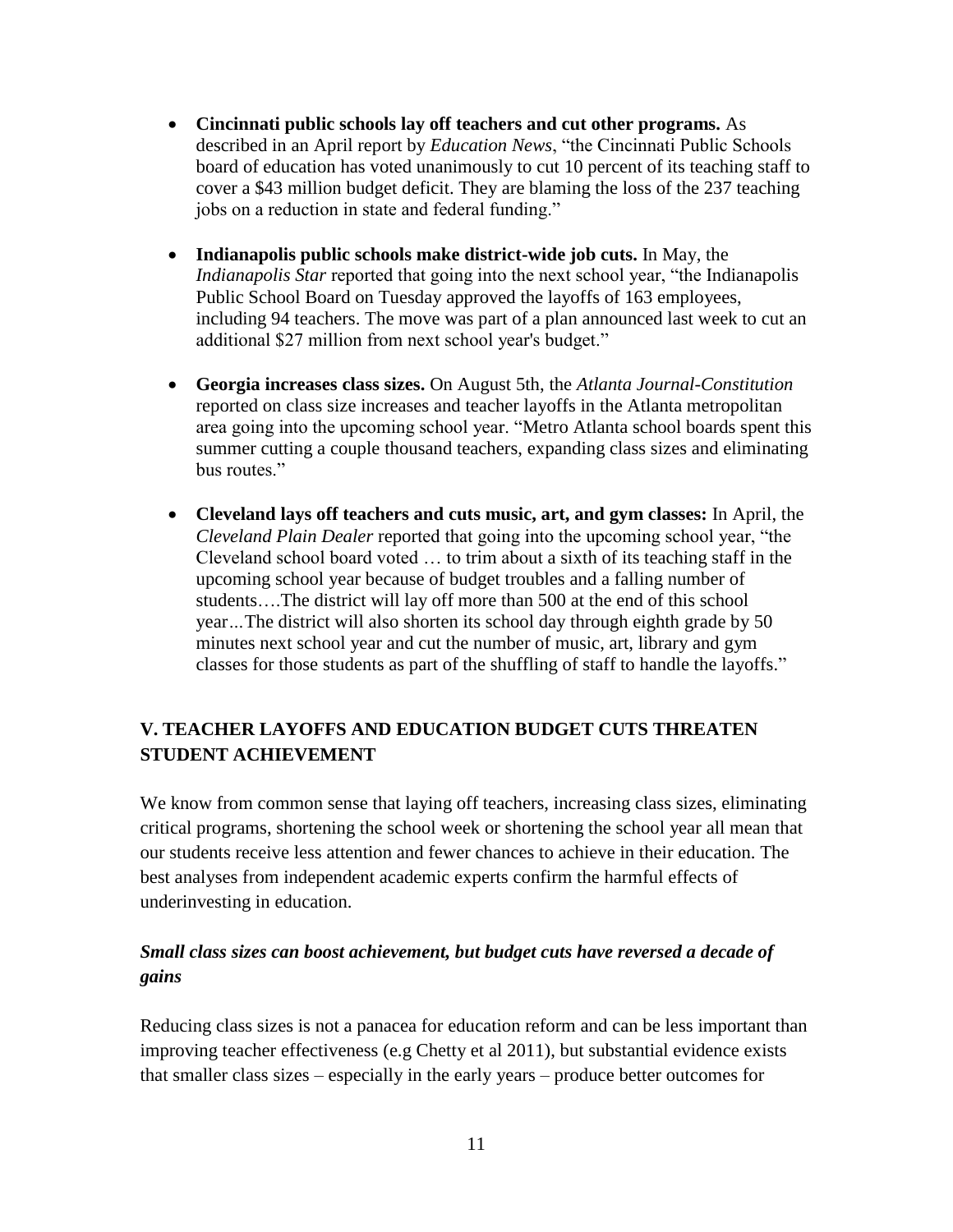students. Yet job losses for teachers from 2008 to 2010 erased a decade's worth of improvements in the student-teacher ratio.

Perhaps the most convincing scholarly research on class sizes comes from the Tennessee Student Teacher Achievement Ratio (STAR) project, which used random assignment to remove potentially confounding factors that complicate the interpretation of naturallyoccurring variations in class size, most importantly the fact that differences in class size across schools tends to be correlated with family characteristics that themselves could be affecting student outcomes. The analysis compared "small" classes consisting of thirteen to seventeen students to "regular" classes of twenty-two to twenty-five students.

The research findings from Project STAR make clear that smaller class sizes in the early primary years not only produce short term gains in student achievement but also longer term gains. High school graduation rates increased for all students and those gains were particularly large among families qualifying for free lunch (Finn et al 2005). Students assigned to smaller classes were also more likely to take either the ACT or the SAT, and this effect was larger among black students (Krueger and Whitmore 2001). Smaller class sizes in the early years also raised the likelihood that students will attend and graduate from college. Students assigned to small classes were also more likely to study STEM subjects (Dynarski et al, 2011).

Studies of the effects of class size on student outcomes in non-experimental settings are less clear cut because it is impossible to control for all of the extraneous variables that are associated with class-size and student outcomes. Still, these studies also tend to find that student outcomes are improved when students are assigned to smaller classes.

Research by Dee and West (2008) focuses on the non-cognitive impacts of smaller class sizes in eighth grade. These impacts are important as recent research has linked interventions that do not necessarily raise long-term academic achievement to higher earnings. Dee and West find that smaller class sizes in eighth grade lead to a higher level of engagement and that this is especially true in urban schools. Similarly, using data from the UK, Dustmann and coauthors (2003) find that student-teacher ratios in the school attended at age 16 are related to the decision to stay in high school.

Some literature reviews have failed to find positive effects of smaller class sizes (e.g. Hanushek 1997, but other studies that have examined the same literature have concluded that smaller class sizes have beneficial effects that are "large enough to be of practical importance" (Hedges, Laine, and Greenwald 1994).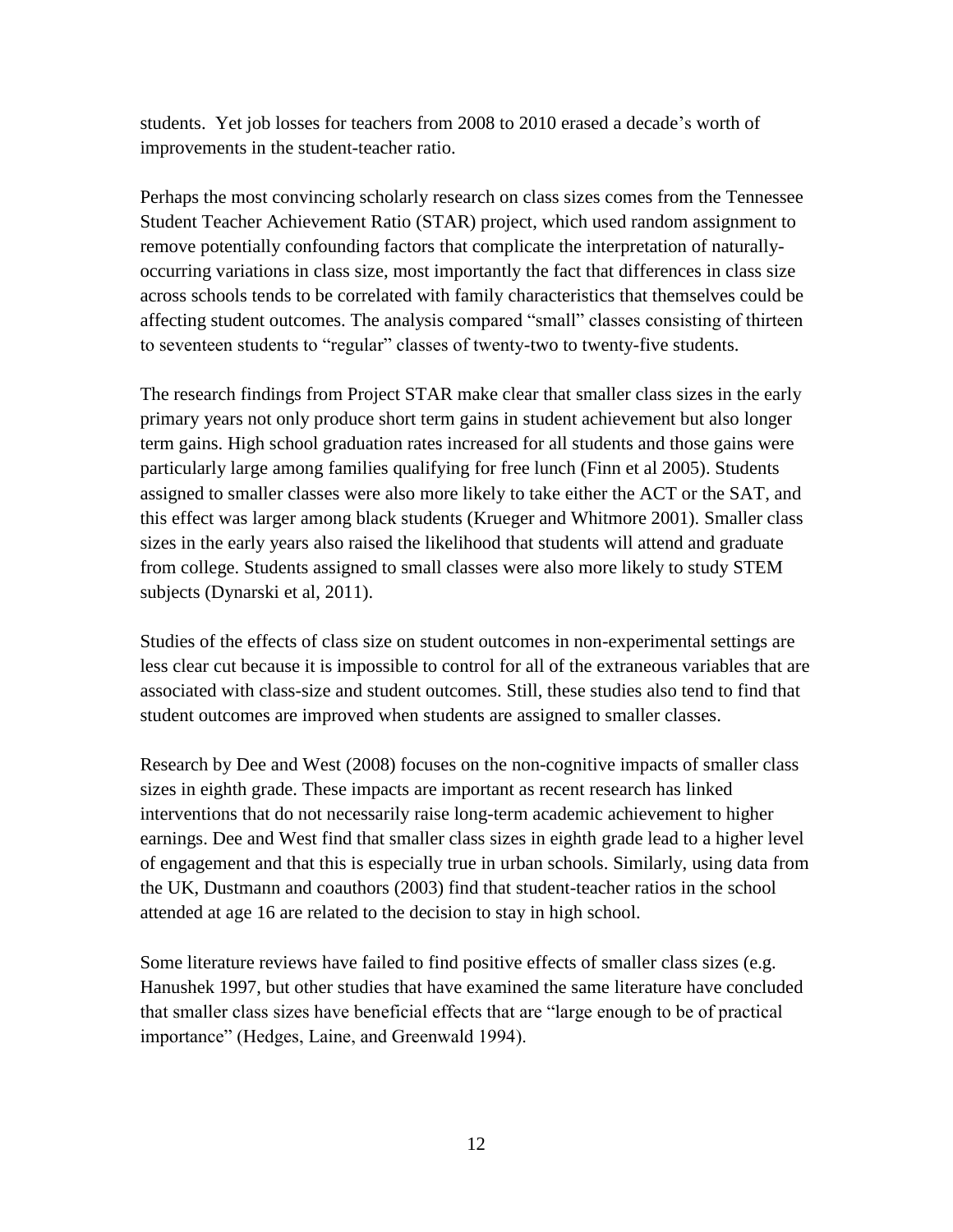#### *Early education yields large returns, but states are cutting back*

As the stories from districts make clear, some states are making cuts to preschool and kindergarten programs that undermine the quality, intensity, and effectiveness of these programs. According to a 2011 report by the National Institute for Early Education Research, overall state pre-k spending declined in the 2010-2011 school year, the second year for which spending has declined. This has resulted in a reduced number of preschool slots available to children in twelve states, including one state that eliminated its preschool education program altogether. Spending per child for preschool education also declined during this period. Of 39 states that offer preschool programs, 26 of them cut back on spending per child in the 2010-2011 school year. In some states, the declines in 2010-2011 have been compounded by cuts in 2011-2012, and further cuts loom for 2012-2013 (NIEER 2011). Decreased spending per child undermines program quality and program effectiveness; for example, making it harder for states to monitor program quality, offer programs with small class sizes, and retain qualified teachers.

These cuts come despite evidence that early education delivers long-term benefits for children. According to a review of the literature on childhood interventions, the lifetime impact on earnings from an intensive preschool program amount to over \$60,000 per child, at a cost of only \$15,700 per child (Duncan, Ludwig, and Magnuson 2010). Another recent paper focused specifically on Head Start found that the effects of Head Start on test scores were about 80 percent as large as the gains from the most intensive programs even though Head Start spends less per child. The test score increases achieved by Head Start closed one-third of the gap between children with median family incomes and children in the bottom quartile of family income and although there was some fadeout of these gains, Head Start participation had positive long-term effects, including on the likelihood that students graduate high school (Deming 2009).

Some state and school districts have shifted from full-day to half-day preschool and kindergarten programs as a cost saving measure. Only ten states and the District of Columbia require school districts to provide full day kindergarten (CDF 2012). Research has documented better outcomes for children that participate in full day pre-kindergarten and kindergarten programs, particularly for children from low-income families. For example, the results from a randomized trial comparing the effects of full-day public preschool to half-day preschool on children's literacy and mathematics learning found that children who attended an extended-day, extended-year preschool program achieved higher test scores compared to peers who attended half-day programs (Robin, Frede, and Barnett 2006).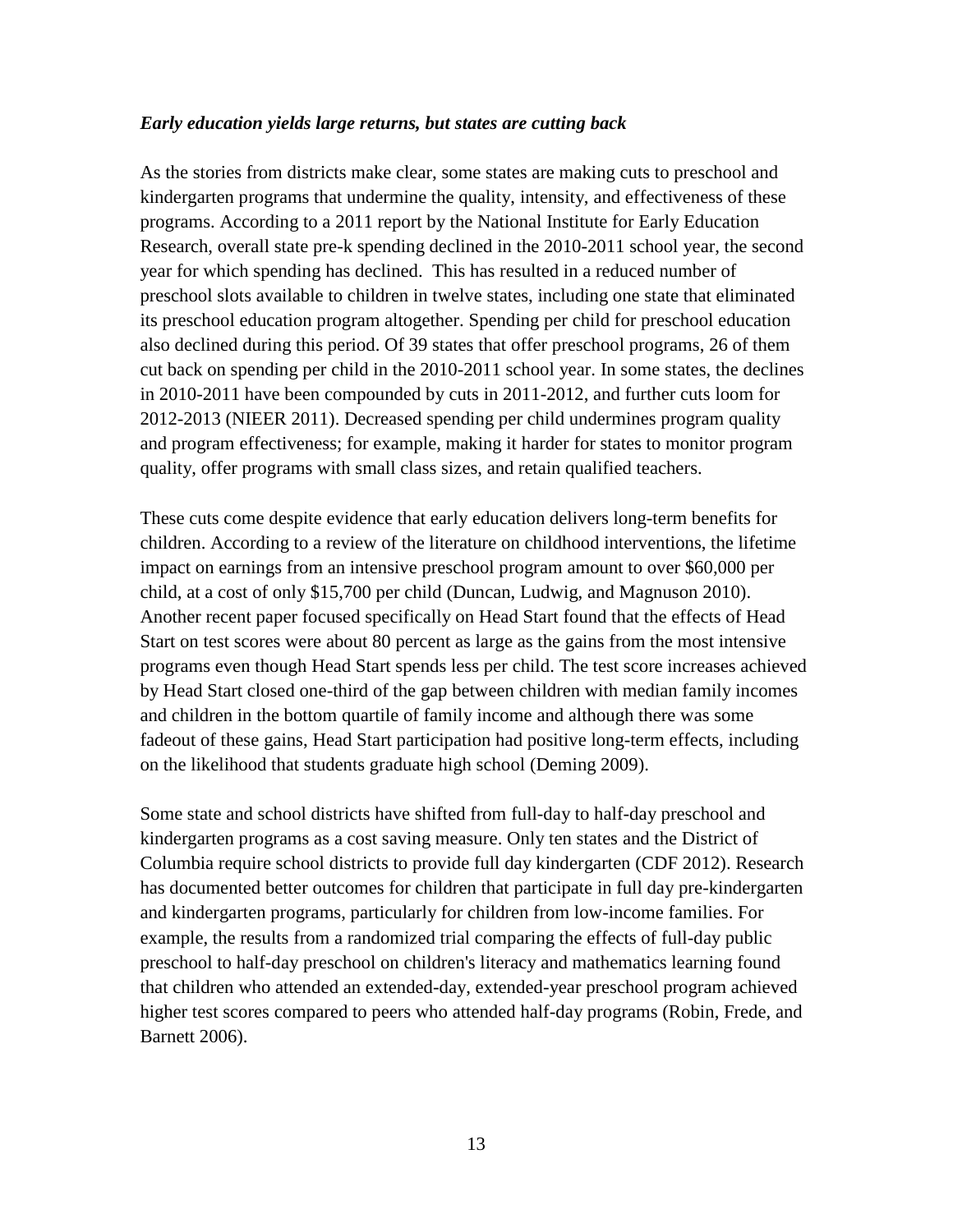### *Research shows summer learning loss is a major drain for low-income students, but districts are shortening the school year*

In an effort to reduce funding shortfalls, some school districts have resorted to shortening the school year, with students disengaging from learning opportunities during a longer summer.

Research finds that during the school year, lower income children's skills improve at close to the same rate as those of their more advantaged peers, but over the summer months middle- and upper-income children's skills continue to improve, while lower income children's skills fall behind (Alexander, Entwisle and Olson 2007; see Cooper et al 1996 for a survey of the literature).

The research by Alexander, Entwisle, and Olson (2007) finds that a full two thirds of the test score gap between kids from families with high socioeconomic status and those with low socioeconomic status (SES) in Baltimore public schools was accounted for by differences in summer learning. The other third was due to differences that already existed at the start of first grade. None of it was due to differences in gains during the school year. In fact, low-SES students gained more during the school year than high-SES students but summer learning losses more than offset those gains. Given that 9th grade test scores are linked to the rigor of high school curriculum, the chance of graduating from high school, and the ability to get into and persist in college, these summer learning losses in elementary school have a lasting impact on students outcomes. Accordingly, reducing the length of the school year and cutting summer enrichment programs will increase disparities further.

In addition to shortening the school year, more and more school districts are shortening the school week. In October 2011, the *Washington Post* reported the results of a nationwide survey of school districts, and found that "at least 292 school districts nationwide have a four-day week… more than double the 120 estimated two years ago… Growing economic pressures have forced districts small and large across the country to consider the practice." This report bears out the aforementioned survey data from the American Association of School Administrators, which found that an increasing percentage of administrators are considering four day school weeks next year. While the evidence of the impact of four day weeks on student achievement is unclear, working families will face the burden of finding care for children on days when they are not in school.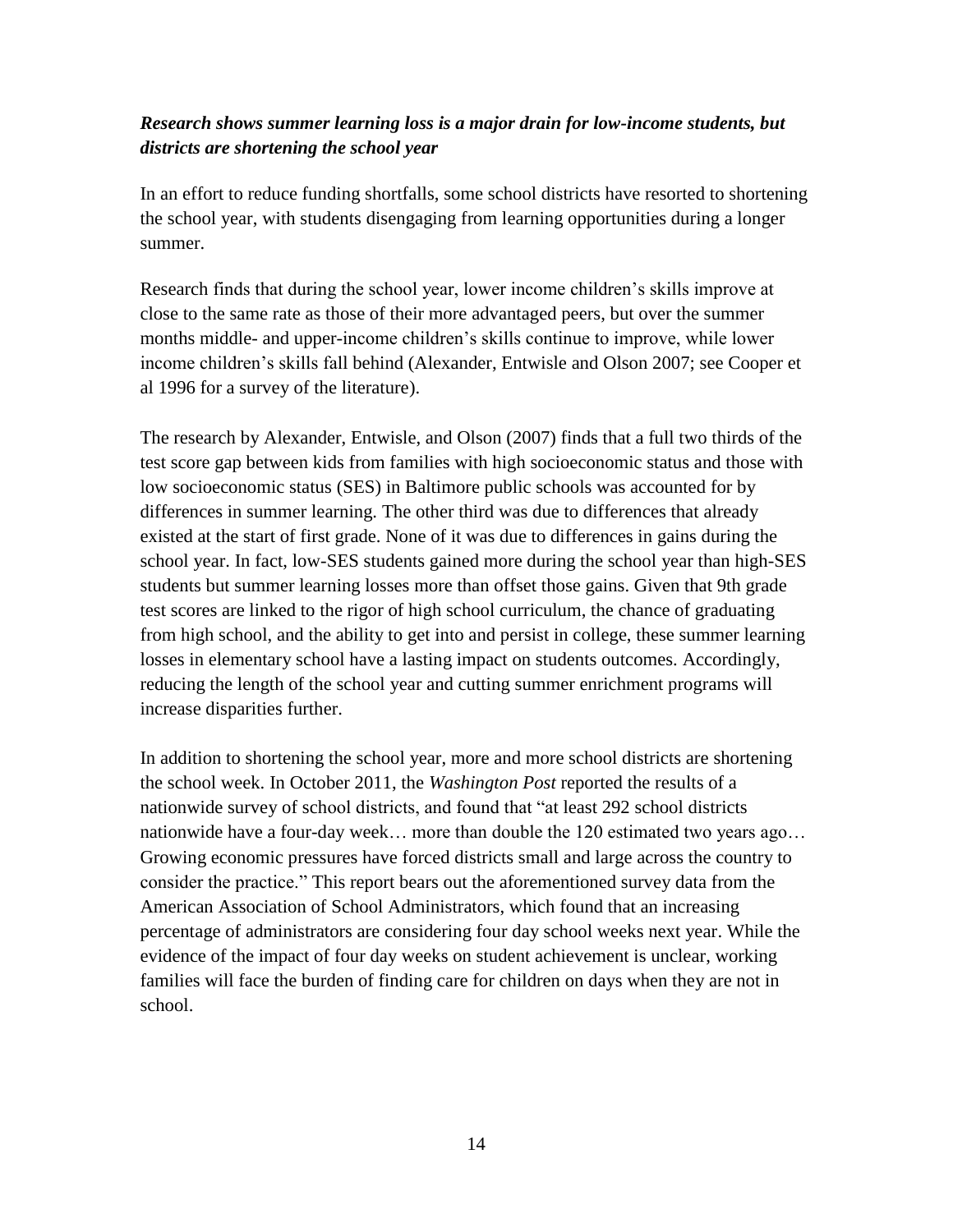### **VI. THE PRESIDENT'S PLAN WOULD PREVENT TEACHER LAYOFFS WHILE THE HOUSE REPUBLICAN BUDGET MEANS MORE CUTS**

In September, the President put forward a bold plan to create jobs – the American Jobs Act. The purpose of the American Jobs Act is simple: put more people back to work and put more money in the pockets of working Americans. Independent forecasters estimated that the plan, if passed in full, would add 1.3 to 1.9 million jobs to the economy this year, and boost growth by up to two percent. And the President put forward the plan as part of an overall strategy to boost growth while identifying \$4 trillion in balanced deficit reduction to bring our debt down as a share of our economy. While Congress acted on some pieces of the President's plan—including the payroll tax cut providing \$1,000 to working families this year—it left far too many jobs on the table. One of the central components of the American Jobs Act, which the President re-proposed in his 2013 budget, is funding to prevent and reverse teacher layoffs, and to provide support for the re-hiring and hiring of educators. This proposal remains stalled in Congress.

Specifically, the President's plan will invest \$25 billion to support state and local efforts to retain, rehire, and hire early childhood, elementary, and secondary educators. If enacted, these teacher stabilization funds would help prevent layoffs and support the hiring or re-hiring of hundreds of thousands of educators, including teachers, guidance counselors, classroom assistants, afterschool personnel, tutors, and literacy and math coaches. These funds will ensure that schools are able to keep teachers in the classroom, preserve or extend the regular school day and school year, and maintain important afterschool activities as states and local governments continue to face difficult budget environments.

The President's plan stands in stark contrast to the plans of Congressional Republicans most notably the Budget passed by House Republicans this year. The plan they put forward would cut non-defense discretionary spending, the portion of the budget that includes basic funding for education—such as Title I education grants and IDEA funding—by almost 20 percent in 2014.

Title 1 provides federal funding to schools with high percentages of low-incomes students, and IDEA funding helps schools teach children with learning disorders, speech impairments, and other disabilities. Distributed evenly across budget areas, the House Republican budget cuts to Title I would eliminate funding for 38,000 teachers and aides and cuts to IDEA grants could eliminate support for a further 27,000 special education teachers, aides, and other staff serving children with disabilities.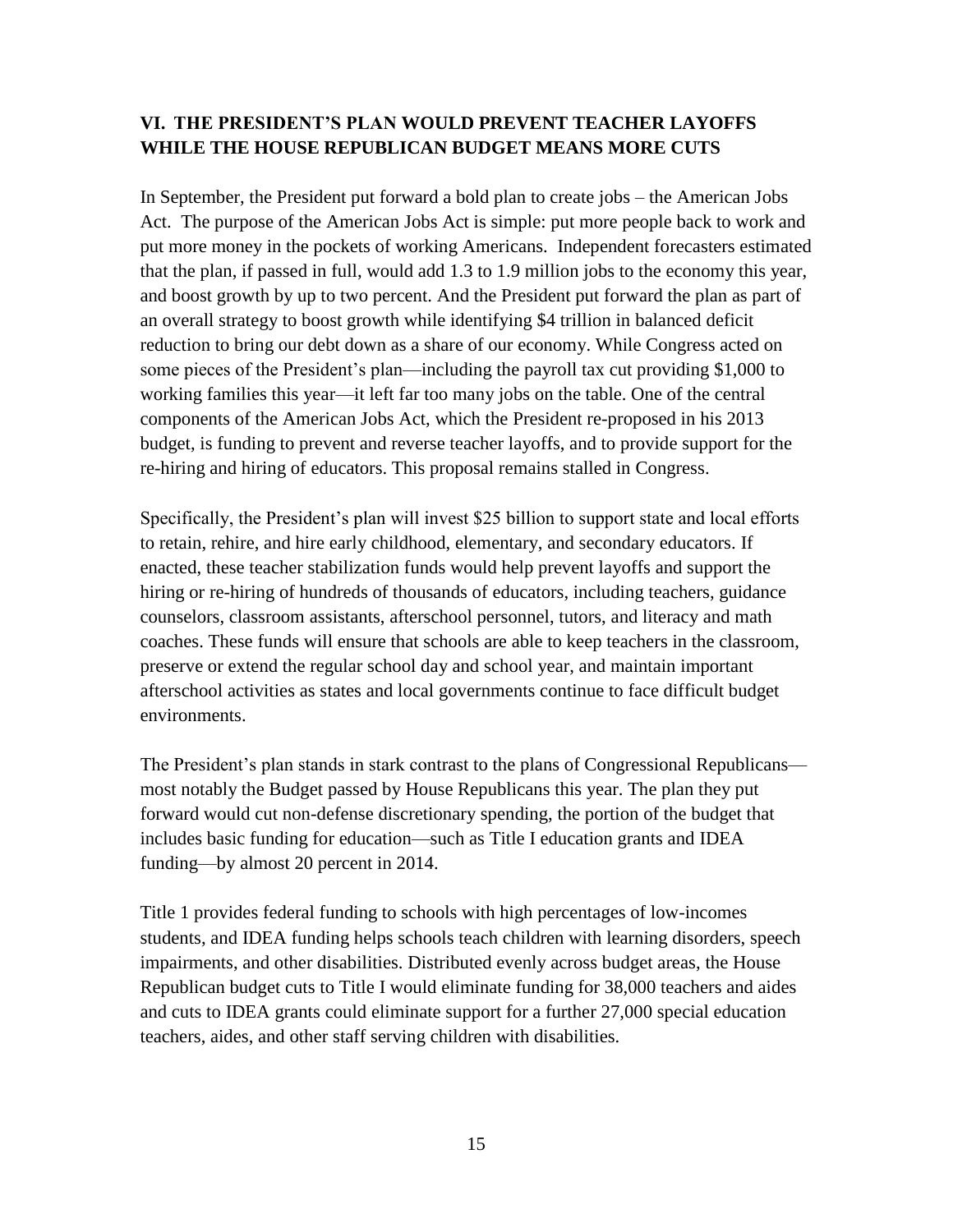Cuts in this budget proposal would also affect Early Head Start and Head Start, which together serve over a million children. The Congressional Republican plan could result in 200,000 low-income children losing access to early education.

In addition, other elements of the Republican budget plans would further threaten state and local education spending. Specifically, the House Budget Resolution cut Medicaid, growing to a one-third cut in the final year of the budget window. This, in conjunction with cuts to other grant programs for state and local governments, would put more pressure on their budgets and potentially further crowd out education funding.

#### **VII.CONCLUSION**

The unprecedented decline in education jobs and teachers that we have seen over the course of the recession and that continue today will have long-term consequences for not only those that have lost their jobs but for kids in classrooms across the country. Districts have cut funding for education in a number of ways that evidence suggests will have long-term costs. They have laid off teachers or failed to replace retiring teachers, leading to class size increases. They have reduced funding for preschool programs, cutting back on teachers there and on the number of slots available for children, or converting full-day programs to half-day programs. School districts have also made education cuts by reducing the length of the school year or the school week. There is evidence that all of these actions can reduce student achievement and lower long-term outcomes such as graduation rates and college attendance.

These cuts are contrary to President Obama's vision for the Nation's education system. The President has called for increased investments in education, including funding that helps get more high-quality teachers into the classroom and greater investments in federal preschool programs. The President's proposal to prevent teacher layoffs remains stalled in Congress and Congressional Republicans have put forward more cuts to education in their recent budget proposal.

The visions of the President and Congressional Republicans on education present a choice with important consequences for families, children, and communities. Continuing along the path of reduced investments in education can also have negative consequences for the economy. One of the essential elements of an economy built to last is an education system that equips children with the skills they need to take high-paying jobs of the future. Meeting those demands of the future requires prioritizing investments today.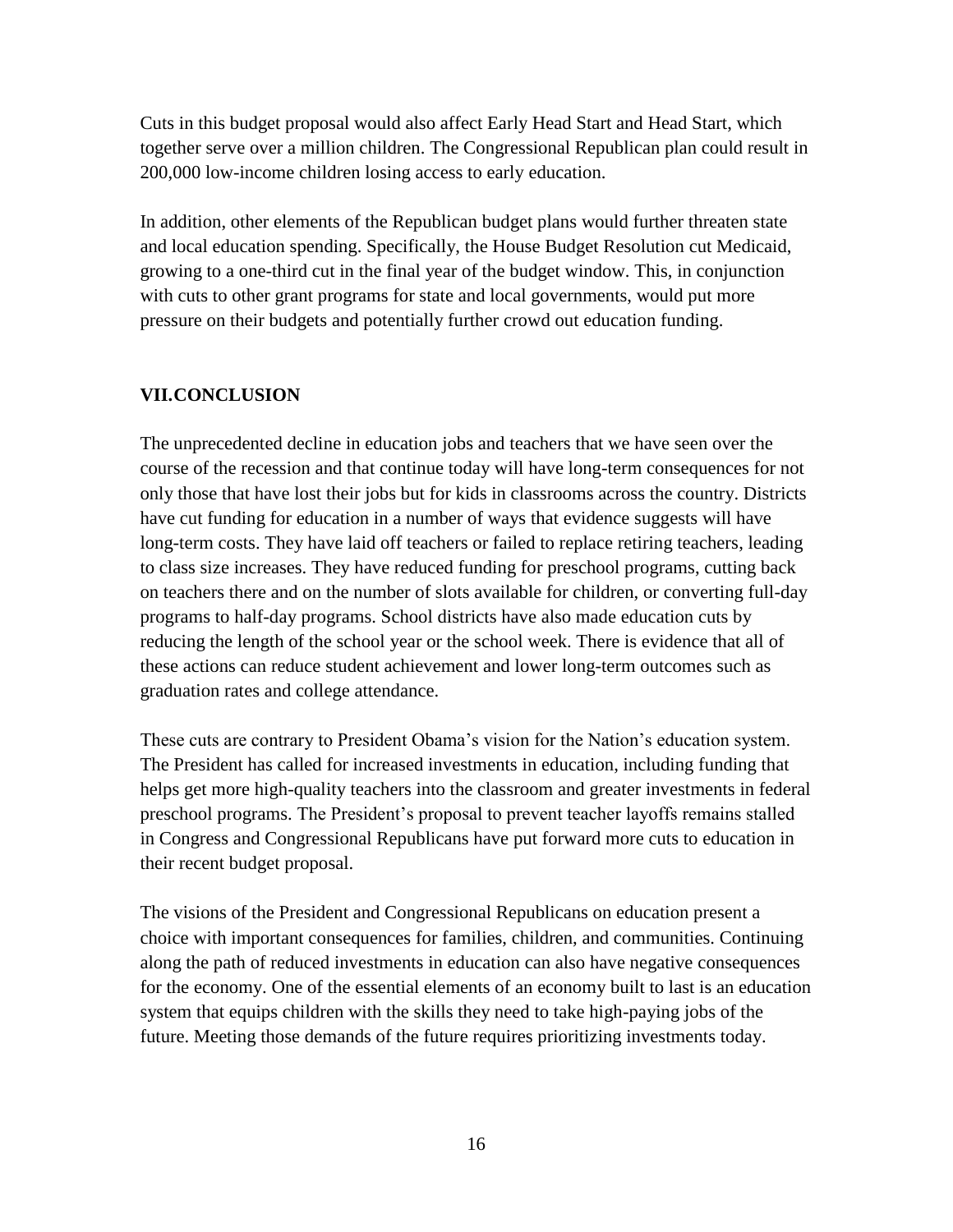#### **References**

Alexander, Karl L, Doris R. Entwisle and Linda Steffel Olson. 2007. "Lasting consequences of the summer learning gap." *American Sociological Review* 72 (April): 167-180

[Chetty,](http://qje.oxfordjournals.org/search?author1=Raj+Chetty&sortspec=date&submit=Submit) Raj, [John N. Friedman,](http://qje.oxfordjournals.org/search?author1=John+N.+Friedman&sortspec=date&submit=Submit) [Nathaniel Hilger,](http://qje.oxfordjournals.org/search?author1=Nathaniel+Hilger&sortspec=date&submit=Submit) [Emmanuel Saez,](http://qje.oxfordjournals.org/search?author1=Emmanuel+Saez&sortspec=date&submit=Submit) [Diane Whitmore](http://qje.oxfordjournals.org/search?author1=Diane+Whitmore+Schanzenbach&sortspec=date&submit=Submit)  [Schanzenbach,](http://qje.oxfordjournals.org/search?author1=Diane+Whitmore+Schanzenbach&sortspec=date&submit=Submit) and [Danny Yagan.](http://qje.oxfordjournals.org/search?author1=Danny+Yagan&sortspec=date&submit=Submit) 2011. "How Does Your Kindergarten Classroom Affect Your Earnings? Evidence from Project Star." *The Quarterly Journal of Economics* 126 (4): 1593-1660.

CDF 2012. "The Facts about Full-Day Kindergarten." Children's Defense Fund. January 2012.

Cooper, Harris, Barbara Nye, Kelly Charlton, James Lindsay, and Scott Greathouse. 1996. "The Effects of Summer Vacation on Achievement Test Scores: A Narrative and Meta-Analytic Review." *Review of Educational Research* 66(3): 227–268.

Dee, Thomas and Martin West. 2008. "The Non-Cognitive Returns to Class Size," NBER Working Paper 139994. [http://www.nber.org/papers/w13994.pdf?new\\_window=1](http://www.nber.org/papers/w13994.pdf?new_window=1)

Deming, David. 2009. "Early Childhood Intervention and Life-Cycle Skill Development: Evidence from Head Start" *American Economic Journal: Applied Economics 2009,* 1(3): 111–134 *[http://www.aeaweb.org/articles.php?doi](http://www.aeaweb.org/articles.php?doi=10.1257/app.1.3.111)*=*10.1257/app.1.3.111*

Duncan, Greg J., Jens Ludwig, Katherine A. Magnuson. "Targeting Investments in Children: Fighting Poverty When Resources are Limited." In *Child Development,* ed. Phillip B. Levine and David J. Zimmerman, Chicago, IL: University of Chicago Press [http://www.nber.org/chapters/c11722.pdf?new\\_window=1](http://www.nber.org/chapters/c11722.pdf?new_window=1)

Dustman, Christian, Najma Rajah, and Arthur van Soest. 2003. "Class Size, Education, and Wages." *The Economic Journal* 113 (485): F49-F120.

Dynarski, Susan, Joshua M. Hyman, and Diane Whitmore Schanzenbach. 2011. "Experimental Evidence on the Effect of Childhood Investments on Postsecondary Attainment and Degree Completion." NBER Working Paper No. 17533

Ellerson, Noelle M. 2012. "Weathering the Storm: How the Economic Recession Continues to Impact School Districts." American Association of School Administrators.

Finn, Jeremy D, Jayne Boyde-Zaharias, and Susan B. Gerber. 2005. "Small Classes in the Early Grades, Academic Achievement, and Graduating from High School." *Journal of Educational Psychology* 97 (2): 214-223. [http://www.apa.org/pubs/journals/releases/edu-](http://www.apa.org/pubs/journals/releases/edu-972214.pdf)[972214.pdf](http://www.apa.org/pubs/journals/releases/edu-972214.pdf)